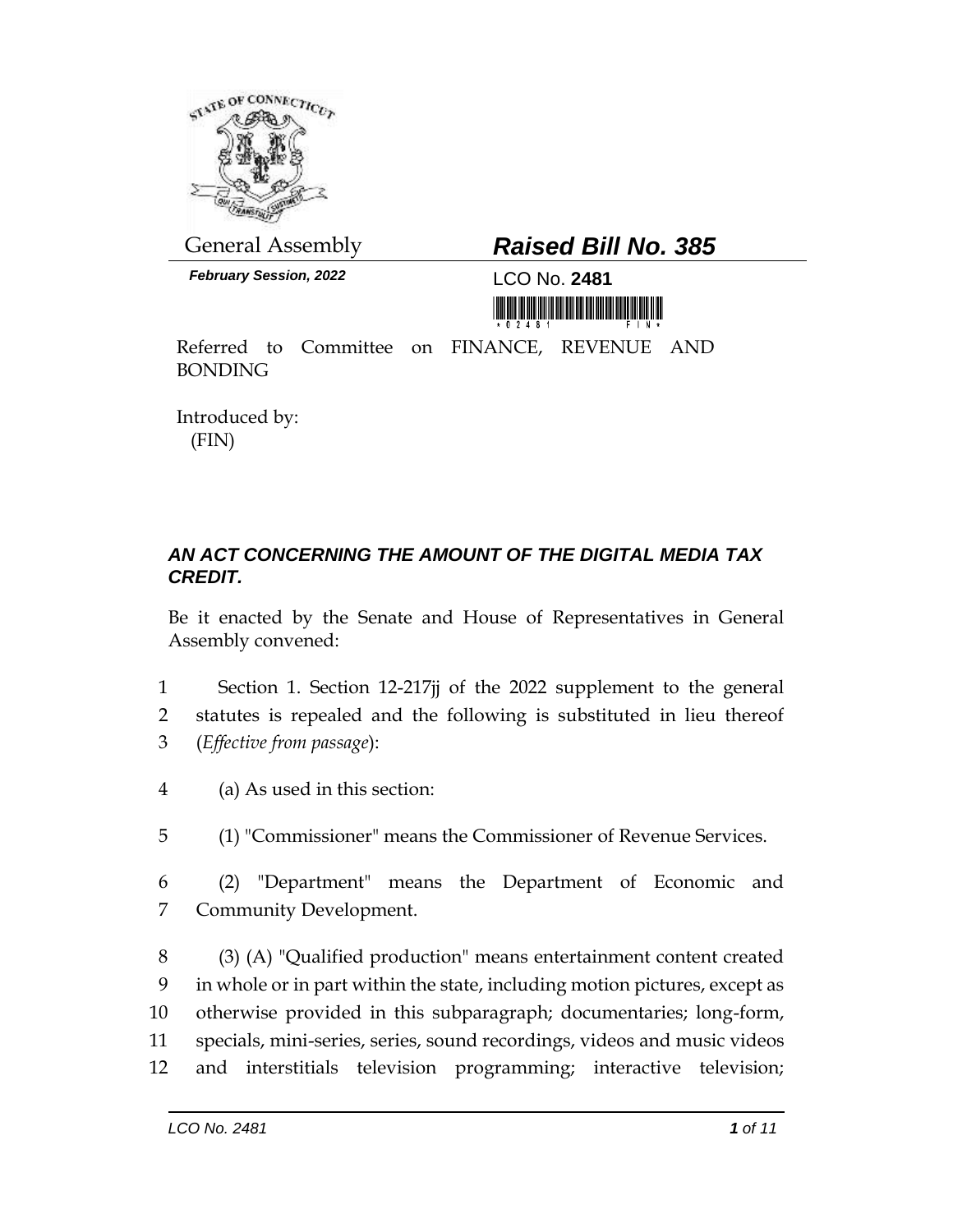relocated television production; interactive games; videogames; commercials; any format of digital media, including an interactive web site, created for distribution or exhibition to the general public; and any trailer, pilot, video teaser or demo created primarily to stimulate the sale, marketing, promotion or exploitation of future investment in either a product or a qualified production via any means and media in any digital media format, film or videotape, provided such program meets all the underlying criteria of a qualified production. For state fiscal years ending on or after June 30, 2014, "qualified production" shall not include a motion picture that has not been designated as a state-certified qualified production prior to July 1, 2013, and no tax credit voucher for such motion picture may be issued for such motion picture, except, for state fiscal years ending on or after June 30, 2015, "qualified production" shall include a motion picture for which twenty-five per cent or more of the principal photography shooting days are in this state at a facility that receives not less than twenty-five million dollars in private investment and opens for business on or after July 1, 2013, and a tax credit voucher may be issued for such motion picture.

 (B) "Qualified production" shall not include any ongoing television program created primarily as news, weather or financial market reports; a production featuring current events, other than a relocated television production, sporting events, an awards show or other gala event; a production whose sole purpose is fundraising; a long-form production that primarily markets a product or service; a production used for corporate training or in-house corporate advertising or other similar productions; or any production for which records are required to be maintained under 18 USC 2257, as amended from time to time, with respect to sexually explicit content.

 (4) "Eligible production company" means a corporation, partnership, limited liability company, or other business entity engaged in the business of producing qualified productions on a one-time or ongoing basis, and qualified by the Secretary of the State to engage in business in the state.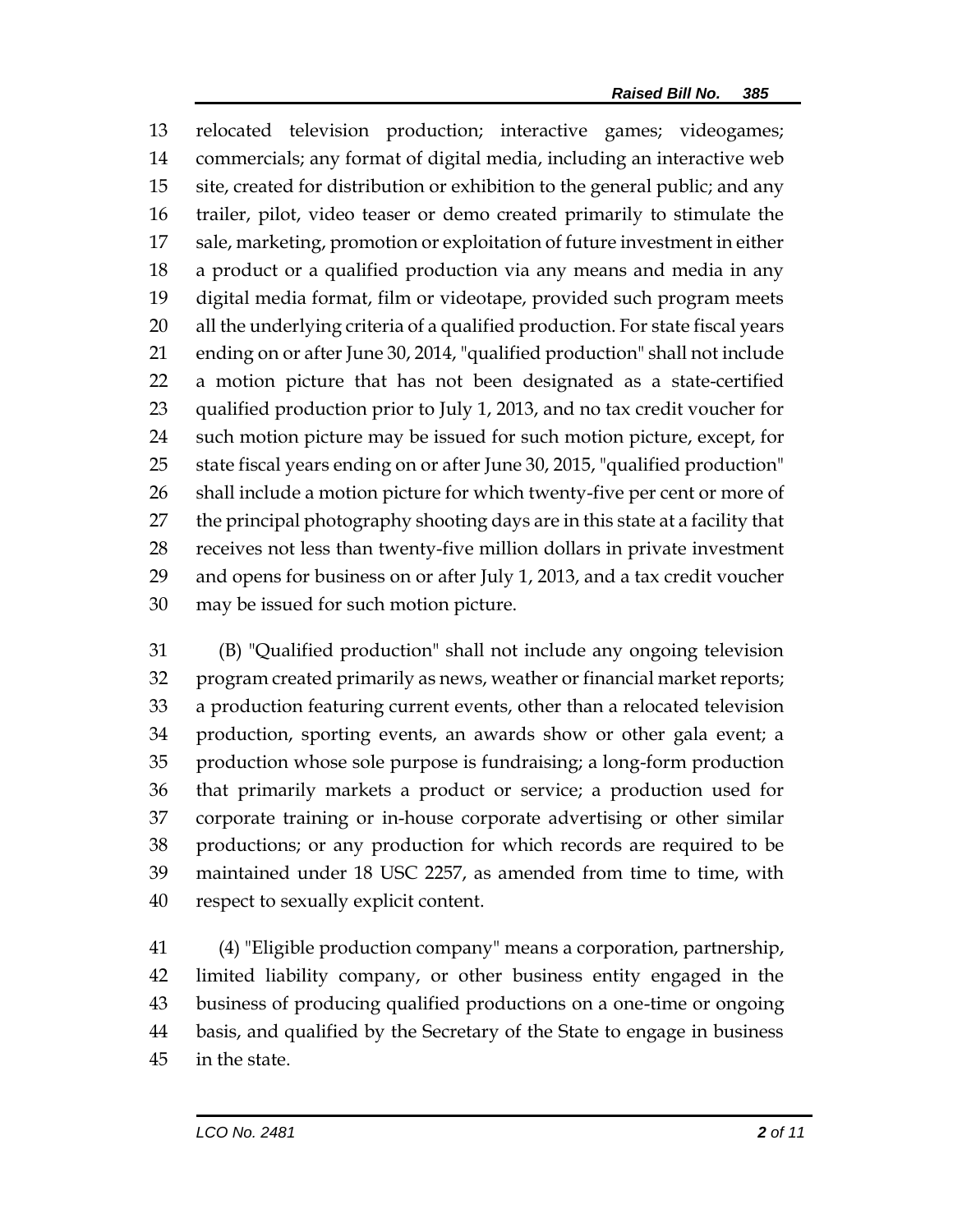(5) "Production expenses or costs" means all expenditures clearly and demonstrably incurred in the state in the preproduction, production or postproduction costs of a qualified production, including:

 (A) Expenditures incurred in the state in the form of either compensation or purchases including production work, production equipment not eligible for the infrastructure tax credit provided in section 12-217kk, production software, postproduction work, postproduction equipment, postproduction software, set design, set construction, props, lighting, wardrobe, makeup, makeup accessories, special effects, visual effects, audio effects, film processing, music, sound mixing, editing, location fees, soundstages and any and all other costs or services directly incurred in connection with a state-certified qualified production;

 (B) Expenditures for distribution, including preproduction, production or postproduction costs relating to the creation of trailers, marketing videos, commercials, point-of-purchase videos and any and all content created on film or digital media, including the duplication of films, videos, CDs, DVDs and any and all digital files now in existence and those yet to be created for mass consumer consumption; the purchase, by a company in the state, of any and all equipment relating to the duplication or mass market distribution of any content created or produced in the state by any digital media format which is now in use and those formats yet to be created for mass consumer consumption; and

 (C) "Production expenses or costs" does not include the following: (i) On and after January 1, 2008, compensation in excess of fifteen million dollars paid to any individual or entity representing an individual, for services provided in the production of a qualified production and on or after January 1, 2010, compensation subject to Connecticut personal income tax in excess of twenty million dollars paid in the aggregate to any individuals or entities representing individuals, for star talent provided in the production of a qualified production; (ii) media buys, promotional events or gifts or public relations associated with the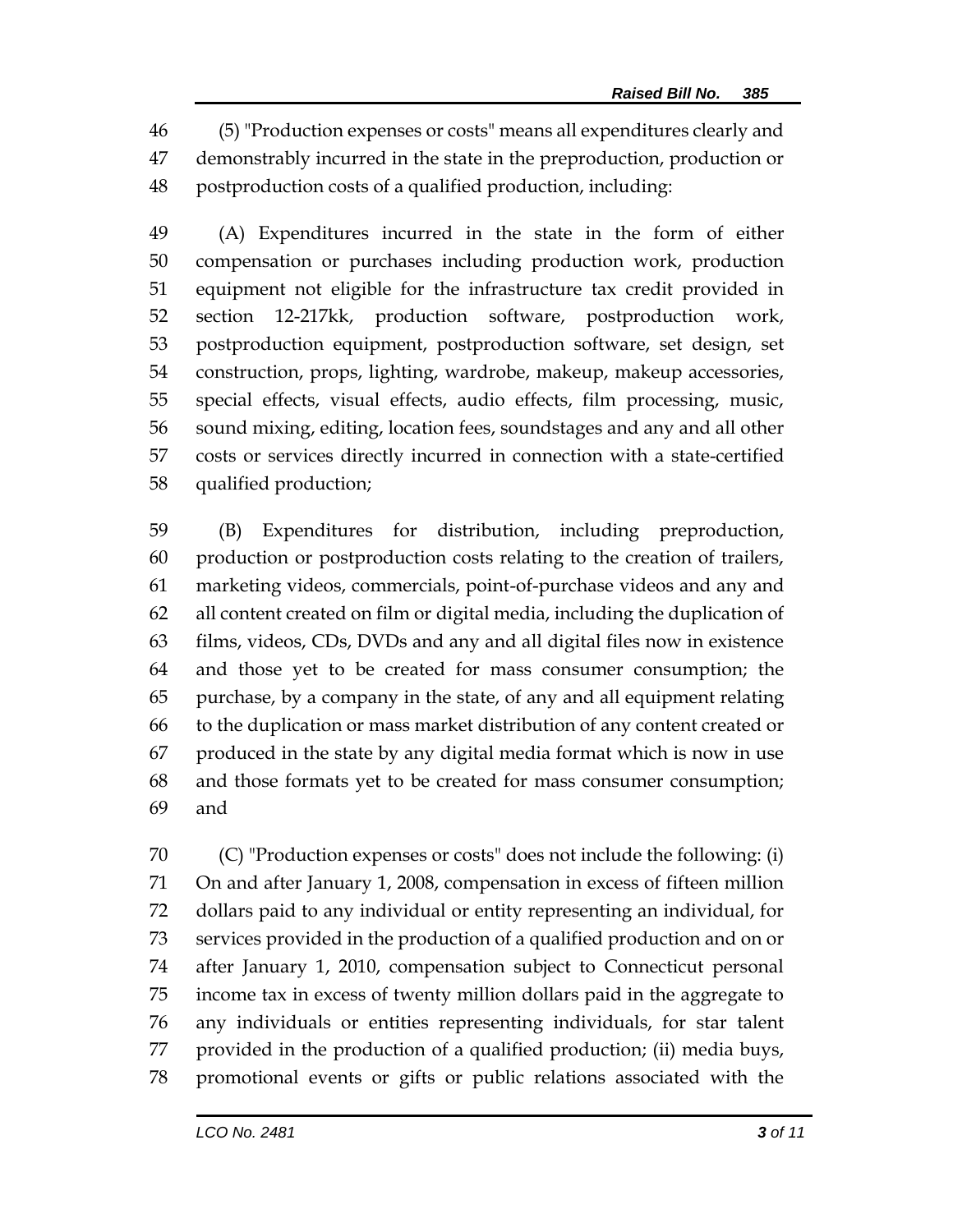promotion or marketing of any qualified production; (iii) deferred, leveraged or profit participation costs relating to any and all personnel associated with any and all aspects of the production, including, but not limited to, producer fees, director fees, talent fees and writer fees; (iv) costs relating to the transfer of the production tax credits; (v) any amounts paid to persons or businesses as a result of their participation in profits from the exploitation of the qualified production; and (vi) any expenses or costs relating to an independent certification, as required by subsection (h) of this section, or as the department may otherwise require, pertaining to the amount of production expenses or costs set forth by an eligible production company in its application for a production tax credit.

 (6) "Sound recording" means a recording of music, poetry or spoken- word performance, but does not include the audio portions of dialogue or words spoken and recorded as part of a motion picture, video, theatrical production, television news coverage or athletic event.

 (7) "State-certified qualified production" means a qualified production produced by an eligible production company that (A) is in compliance with regulations adopted pursuant to subsection (l) of this section, (B) is authorized to conduct business in this state, and (C) has been approved by the department as qualifying for a production tax credit under this section.

 (8) "Interactive web site" means a web site, the production costs of which (A) exceed five hundred thousand dollars per income year, and (B) is primarily (i) interactive games or end user applications, or (ii) animation, simulation, sound, graphics, story lines or video created or repurposed for distribution over the Internet. An interactive web site does not include a web site primarily used for institutional, private, industrial, retail or wholesale marketing or promotional purposes, or which contains obscene content.

 (9) "Post-certification remedy" means the recapture, disallowance, recovery, reduction, repayment, forfeiture, decertification or any other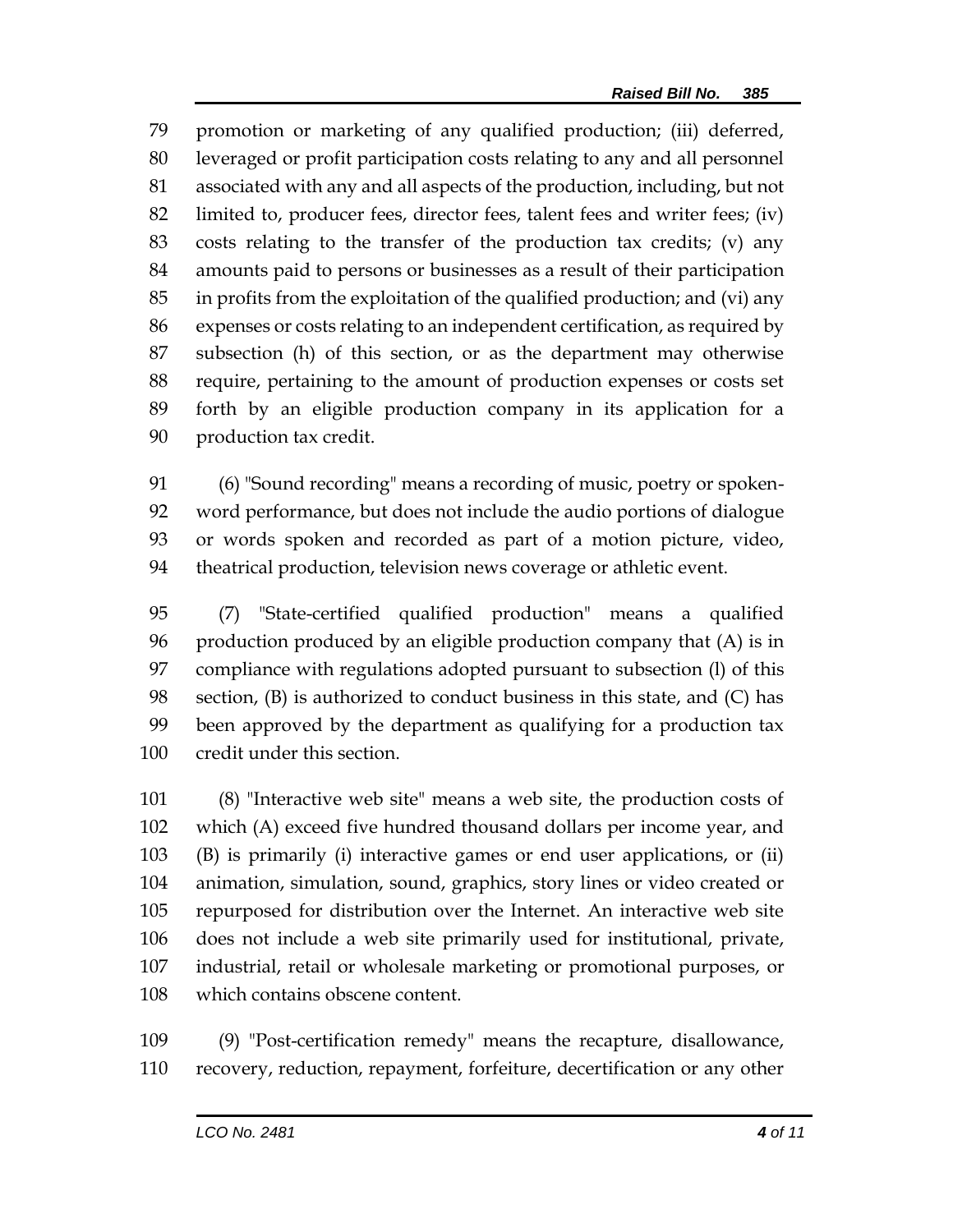remedy that would have the effect of reducing or otherwise limiting the use of a tax credit provided by this section.

 (10) "Compensation" means base salary or wages and does not include bonus pay, stock options, restricted stock units or similar arrangements.

(11) "Relocated television production" means:

 (A) An ongoing television program all of the prior seasons of which were filmed outside this state, and may include current events shows, except those referenced in subparagraph (B)(i) of this subdivision.

 (B) An eligible production company's television programming in this state that (i) is not a general news program, sporting event or game broadcast, and (ii) is created at a qualified production facility that has had a minimum investment of twenty-five million dollars made by such eligible production company on or after January 1, 2012, at which facility the eligible production company creates ongoing television programming as defined in subparagraph (A) of this subdivision, and creates at least two hundred new jobs in Connecticut on or after January 1, 2012. For purposes of this subdivision, "new job" means a full-time 129 job, as defined in section 12-217ii, that did not exist in this state prior to January 1, 2012, and is filled by a new employee, and "new employee" includes a person who was employed outside this state by the eligible production company prior to January 1, 2012, but does not include a person who was employed in this state by the eligible production company or a related person, as defined in section 12-217ii, with respect to the eligible production company during the prior twelve months.

 (C) A relocated television production may be a state-certified qualified production for not more than ten successive income years, after which period the eligible production company shall be ineligible to resubmit an application for certification.

 (b) (1) The Department of Economic and Community Development shall administer a system of tax credit vouchers within the resources,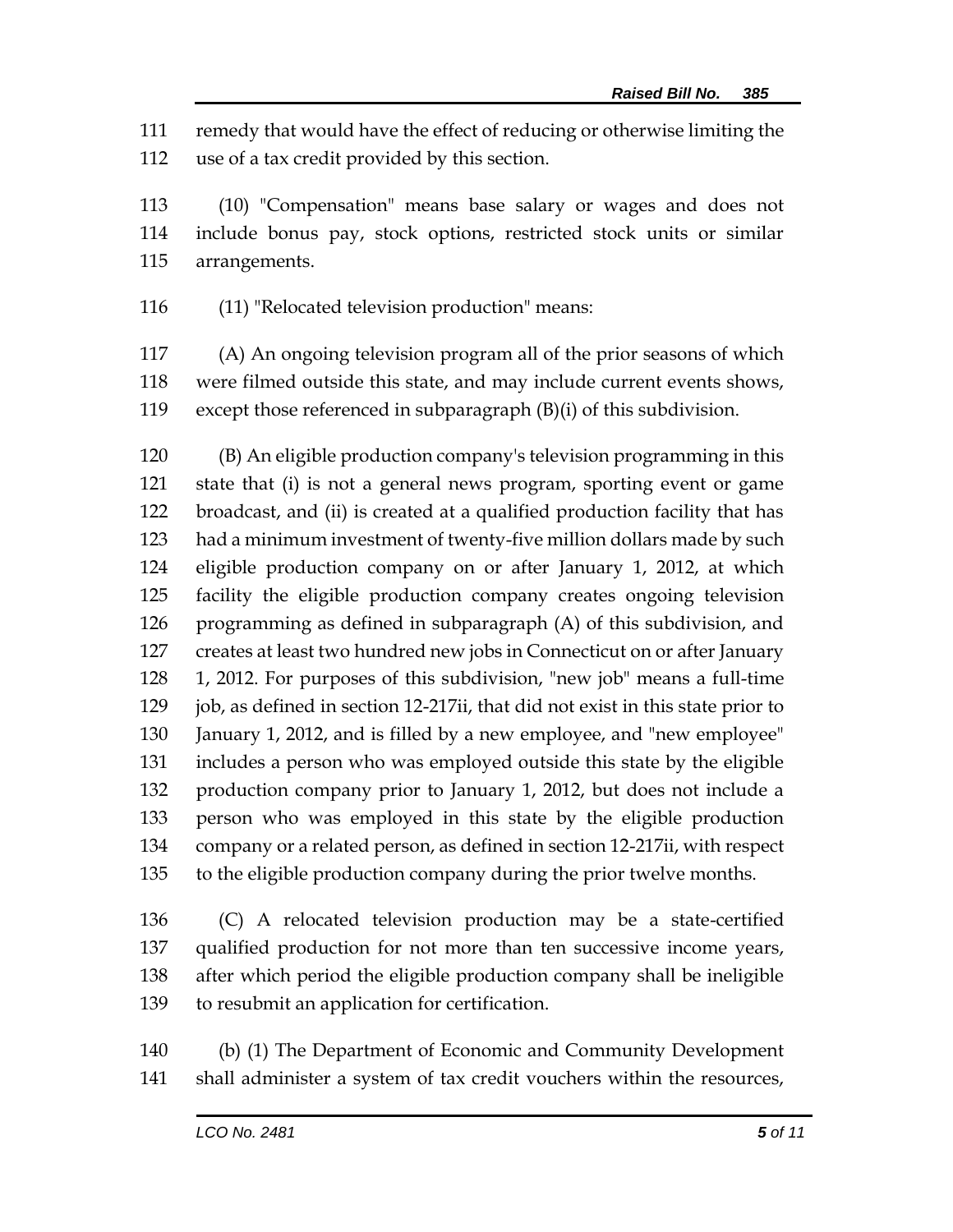requirements and purposes of this section for eligible production companies producing a state-certified qualified production in the state.

 (2) Any eligible production company incurring production expenses or costs shall be eligible for a credit (A) for income years commencing on or after January 1, 2010, but prior to January 1, 2018, against the tax imposed under chapter 207 or this chapter, (B) for income years commencing on or after January 1, 2018, but prior to January 1, 2022, against the tax imposed under chapter 207 or 211 or this chapter, and (C) for income years commencing on or after January 1, 2022, against the tax imposed under chapter 207, 211, 219 or this chapter, as follows: (i) For any such company incurring such expenses or costs of not less than one hundred thousand dollars, but not more than five hundred thousand dollars, a credit equal to ten per cent of such expenses or costs, (ii) for any such company incurring such expenses or costs of more than five hundred thousand dollars, but not more than one million dollars, a credit equal to fifteen per cent of such expenses or costs, and (iii) for any such company incurring such expenses or costs of more than one million dollars, a credit equal to thirty per cent of such expenses or costs.

 (c) No eligible production company incurring an amount of production expenses or costs that qualifies for such credit shall be eligible for such credit unless on or after January 1, 2010, such company conducts (1) not less than fifty per cent of principal photography days within the state, or (2) expends not less than fifty per cent of postproduction costs within the state, or (3) expends not less than one million dollars of postproduction costs within the state.

 (d) For income years commencing on or after January 1, 2010, no expenses or costs incurred outside the state and used within the state shall be eligible for a credit, and one hundred per cent of such expenses or costs shall be counted toward such credit when incurred within the state and used within the state.

 (e) (1) On and after July 1, 2006, and for income years commencing on or after January 1, 2006, any credit allowed pursuant to this section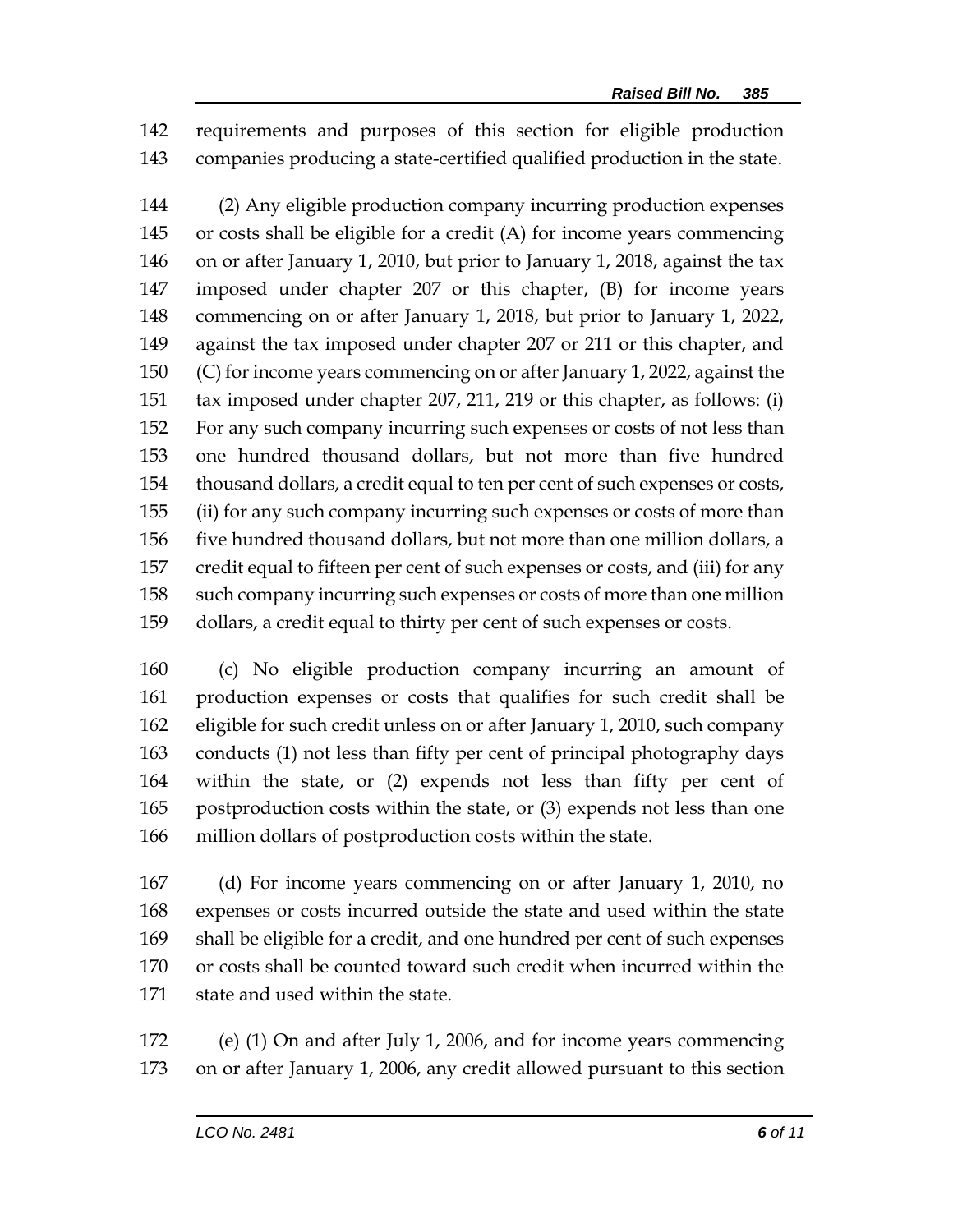may be sold, assigned or otherwise transferred, in whole or in part, to one or more taxpayers, provided (A) no credit, after issuance, may be 176 sold, assigned or otherwise transferred, in whole or in part, more than three times, (B) in the case of a credit allowed for the income year commencing on or after January 1, 2011, and prior to January 1, 2012, any entity that is not subject to tax under chapter 207 or this chapter may transfer not more than fifty per cent of such credit in any one income year, and (C) in the case of a credit allowed for an income year commencing on or after January 1, 2012, any entity that is not subject to tax under chapter 207 or this chapter may transfer not more than twenty-five per cent of such credit in any one income year.

 (2) Notwithstanding the provisions of subdivision (1) of this subsection, any entity that is not subject to tax under this chapter or chapter 207 shall not be subject to the limitations on the transfer of credits provided in subparagraphs (B) and (C) of said subdivision (1), provided such entity owns not less than fifty per cent, directly or indirectly, of a business entity, as defined in section 12-284b.

 (3) Notwithstanding the provisions of subdivision (1) of this subsection, any qualified production that is created in whole or in significant part, as determined by the Commissioner of Economic and Community Development, at a qualified production facility shall not be subject to the limitations of subparagraph (B) or (C) of said subdivision (1). For purposes of this subdivision, "qualified production facility" means a facility (A) located in this state, (B) intended for film, television or digital media production, and (C) that has had a minimum investment of three million dollars, or less if the Commissioner of Economic and Community Development determines such facility otherwise qualifies.

 (4) (A) For the income year commencing January 1, 2018, any credit that is sold, assigned or otherwise transferred, in whole or in part, to one or more taxpayers pursuant to subdivision (1) of this subsection may be claimed against the tax imposed under chapter 211 only if there is common ownership of at least fifty per cent between such taxpayer and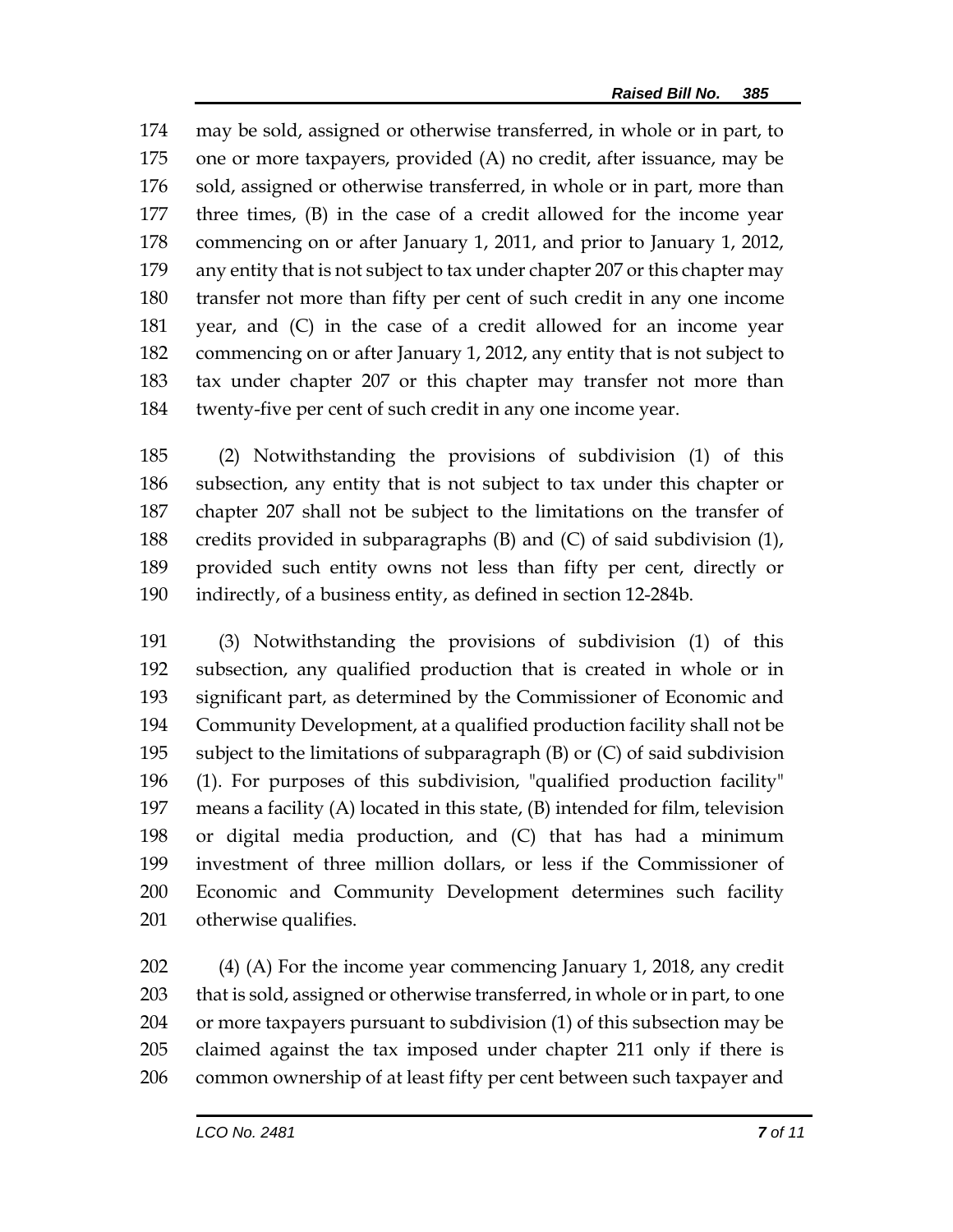the eligible production company that sold, assigned or otherwise transferred such credit. Such taxpayer may only claim ninety-two per cent of the amount of such credit entered by the department on the production tax credit voucher.

 (B) For income years commencing on or after January 1, 2019, any credit that is sold, assigned or otherwise transferred, in whole or in part, to one or more taxpayers pursuant to subdivision (1) of this subsection, which credit is claimed against the tax imposed under chapter 211, shall be subject to the following limits:

 (i) The taxpayer may only claim ninety-five per cent of the amount of such credit entered by the department on the production tax credit voucher; and

 (ii) If there is common ownership of at least fifty per cent between such taxpayer and the eligible production company that sold, assigned or otherwise transferred such credit, such taxpayer may only claim ninety-two per cent of the amount of such credit entered by the department on the production tax credit voucher.

 (5) For income years commencing on or after January 1, 2022, any credit that is claimed against the tax imposed under chapter 219 shall be subject to the following limits:

 (A) Any credit that is sold, assigned or otherwise transferred, in whole or in part, to one or more taxpayers pursuant to subdivision (1) of this subsection may be claimed against the tax imposed under chapter 230 219 only if there is common ownership of at least fifty per cent between such taxpayer and the eligible production company that sold, assigned or otherwise transferred such credit; and

 (B) The eligible production company or taxpayer claiming the credit against the tax imposed under chapter 219 may only claim **[**seventy- eight**]** ninety-two per cent of the amount of such credit entered by the department on the production tax credit voucher.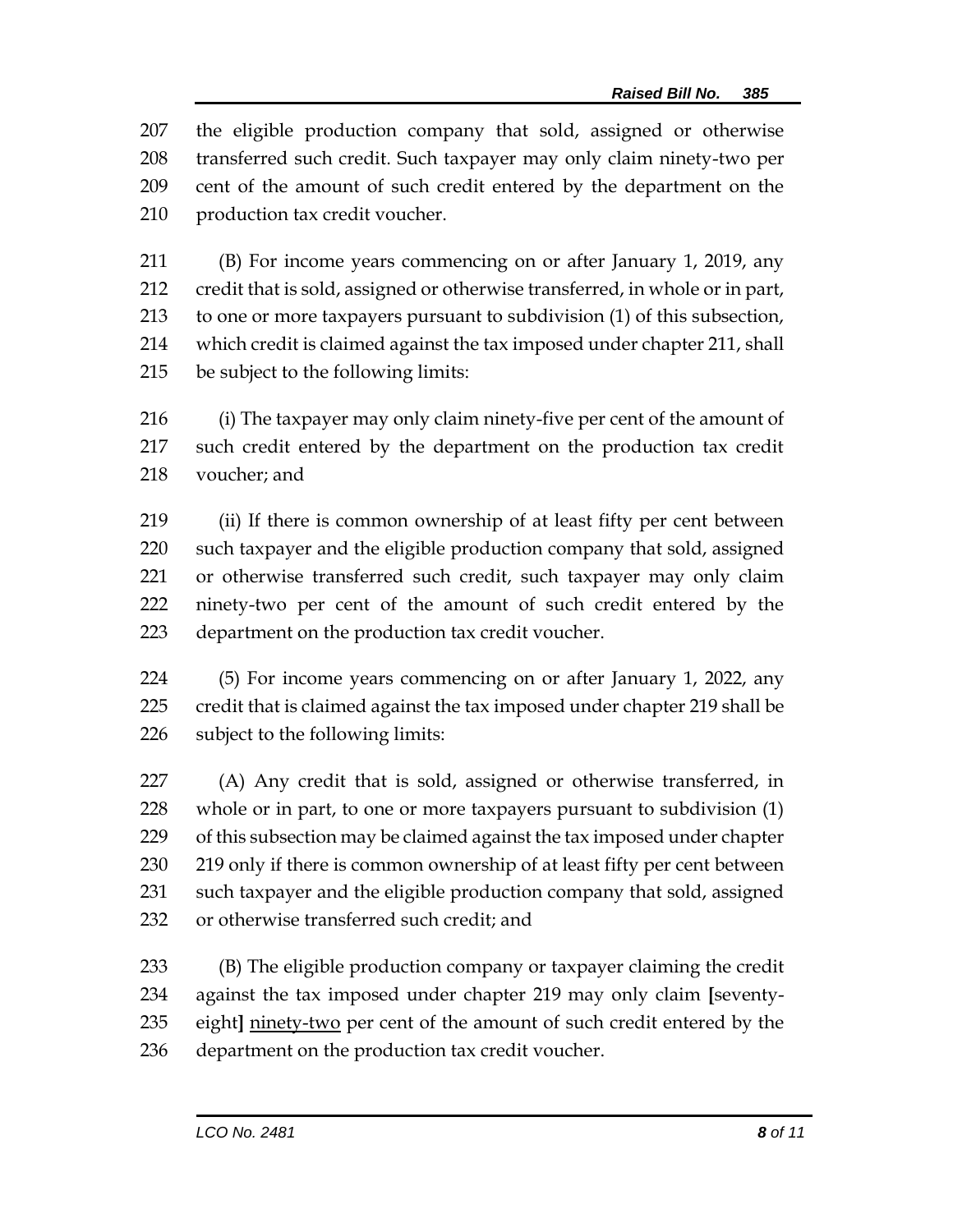237 (f) (1) On and after July 1, 2006, and for income years commencing on or after January 1, 2006, but prior to January 1, 2015, all or part of any such credit allowed under this section may be claimed against the tax imposed under chapter 207 or this chapter for the income year in which the production expenses or costs were incurred, or in the three immediately succeeding income years.

 (2) For production tax credit vouchers issued on or after July 1, 2015, but prior to January 1, 2018, all or part of any such credit may be claimed against the tax imposed under chapter 207 or this chapter, for the income year in which the production expenses or costs were incurred, or in the five immediately succeeding income years.

 (3) For production tax credit vouchers issued on or after July 1, 2018, but prior to January 1, 2022, all or part of any such credit may be claimed against the tax imposed under chapter 207 or 211 or this chapter, for the income year in which the production expenses or costs were incurred, or in the five immediately succeeding income years.

 (4) For production tax credit vouchers issued on or after January 1, 2022, all or part of any such credit may be claimed against the tax imposed under chapter 207, 211, 219 or this chapter, for the income year in which the production expenses or costs were incurred, or in the five immediately succeeding income years.

 (g) Any production tax credit allowed under this section shall be nonrefundable.

 (h) (1) An eligible production company shall apply to the department 261 for a tax credit voucher on an annual basis, but not later than ninety days after the first production expenses or costs are incurred in the production of a qualified production, and shall provide with such application such information as the department may require to determine such company's eligibility to claim a credit under this section. No production expenses or costs may be listed more than once for purposes of the tax credit voucher pursuant to this section, or pursuant to section 12-217kk or 12-217*ll*, and if a production expense or cost has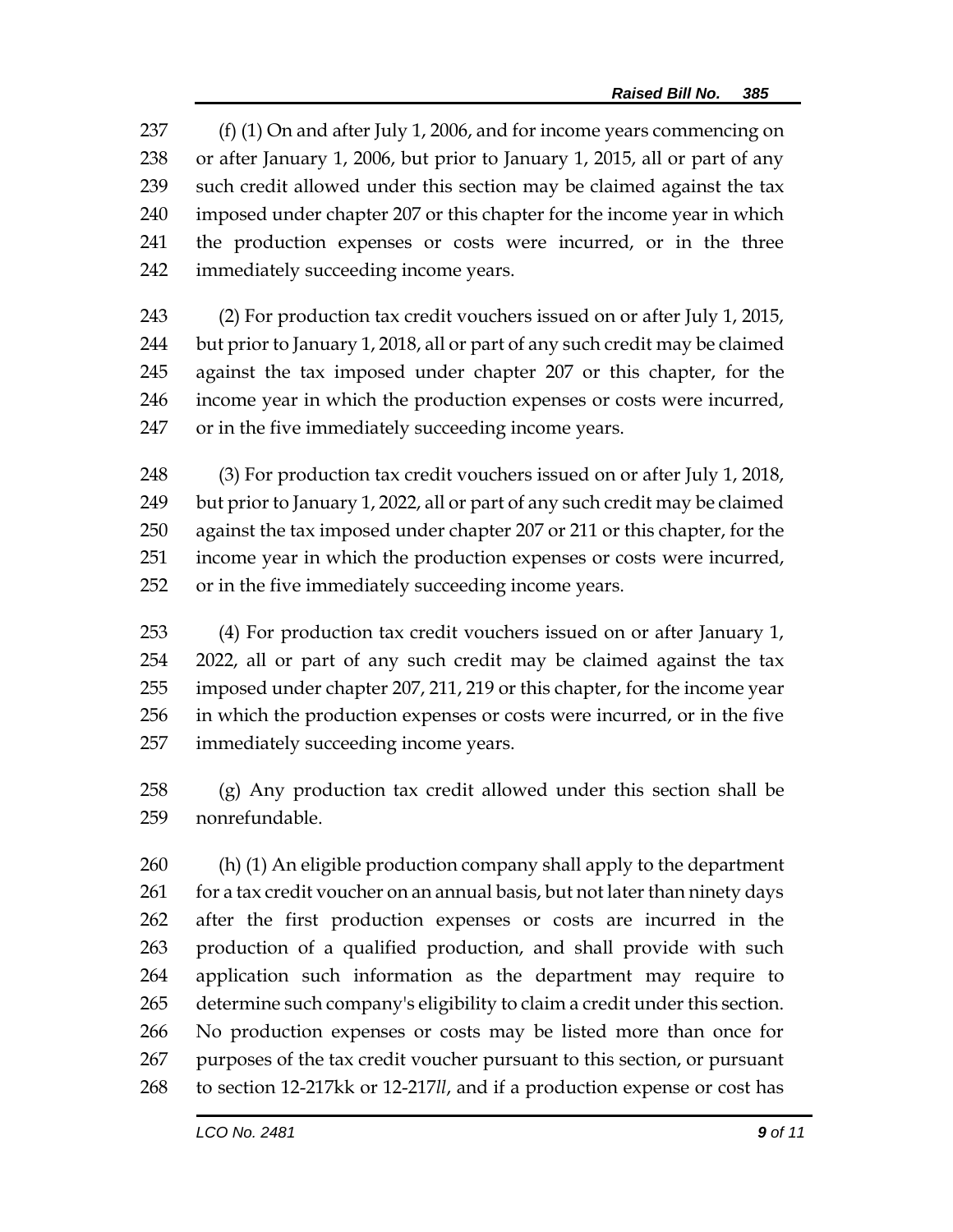been included in a claim for a credit, such production expense or cost may not be included in any subsequent claim for a credit.

 (2) Not later than ninety days after the end of the annual period, or after the last production expenses or costs are incurred in the production of a qualified production, an eligible production company shall apply to the department for a production tax credit voucher, and shall provide with such application such information and independent certification as the department may require pertaining to the amount of such company's production expenses or costs. Such independent certification shall be provided by an audit professional chosen from a list compiled by the department. If the department determines that such company is eligible to be issued a production tax credit voucher, the department shall enter on the voucher the amount of production expenses or costs that has been established to the satisfaction of the department and the amount of such company's credit under this section. The department shall provide a copy of such voucher to the commissioner, upon request.

 (3) The department shall charge a reasonable administrative fee sufficient to cover the department's costs to analyze applications submitted under this section.

 (i) If an eligible production company sells, assigns or otherwise transfers a credit under this section to another taxpayer, the transferor and transferee shall jointly submit written notification of such transfer to the department not later than thirty days after such transfer. If such transferee sells, assigns or otherwise transfers a credit under this section to a subsequent transferee, such transferee and such subsequent transferee shall jointly submit written notification of such transfer to the department not later than thirty days after such transfer. The notification after each transfer shall include the credit voucher number, the date of transfer, the amount of such credit transferred, the tax credit balance before and after the transfer, the tax identification numbers for both the transferor and the transferee, and any other information required by the department. Failure to comply with this subsection will result in a disallowance of the tax credit until there is full compliance on